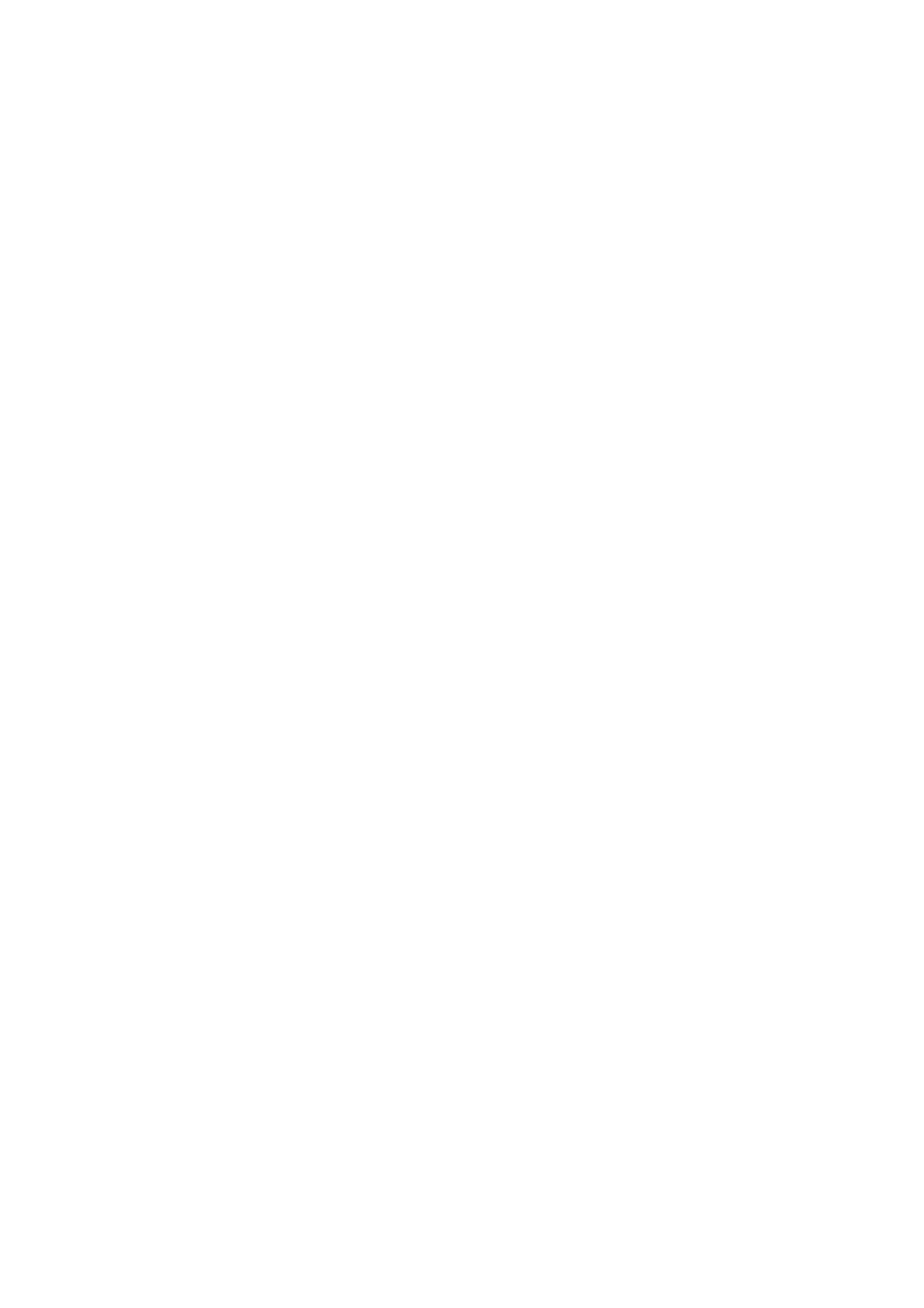CEI 61580-4 (Première édition – 1997) **Méthodes de mesure appliquées aux guides Methods of measurement for waveguides – d'ondes – Partie 4: Atténuation des guides d'ondes et**  IEC 61580-4 (First edition – 1997) **Part 4: Attenuation of waveguide and waveguide assemblies** 

# **CORRIGENDUM 1**

Page 12

**3.3.1 Principe** 

*Remplacer, dans l'équation 2* 

$$
Ytot = jY_s + (1 + \frac{j(\tan \beta l \times \tan \alpha l)}{\tanh \alpha l + j \tan \beta l})
$$

**des ensembles de guides d'ondes** 

*par:* 

$$
Ytot = jY_s + \frac{1 + j(\tan \beta l \times \tanh \alpha l)}{\tanh \alpha l + j \tan \beta l}
$$

Page 13

**3.3.1 Principle** 

*Replace, in equation 2* 

$$
Y\tau t = jY_s + (1 + \frac{j(\tan \beta l \times \tan \alpha l)}{\tanh \alpha l + j \tan \beta l})
$$

*by:* 

$$
Ytot = jY_s + \frac{1 + j(\tan \beta l \times \tanh \alpha l)}{\tanh \alpha l + j \tan \beta l}
$$

Page 14

## **3.3.1 Principe**

*Remplacer, dans l'équation 3* 

$$
Y_s = \frac{(\tan \beta l) \times (\tanh^2 \alpha l - 1)}{\tanh^2 \alpha l + \tan^2 \beta l}
$$

*par:* 

$$
Y_s = -\frac{(\tan \beta l) \times (\tanh^2 \alpha l - 1)}{\tanh^2 \alpha l + \tan^2 \beta l}
$$

Page 15

### **3.3.1 Principle**

*Replace, in equation 3* 

$$
Y_s = \frac{(\tan \beta l) \times (\tanh^2 \alpha l - 1)}{\tanh^2 \alpha l + \tan^2 \beta l}
$$

*by:* 

$$
Y_s = -\frac{(\tan \beta l) \times (\tanh^2 \alpha l - 1)}{\tanh^2 \alpha l + \tan^2 \beta l}
$$

$$
f_{\rm{max}}
$$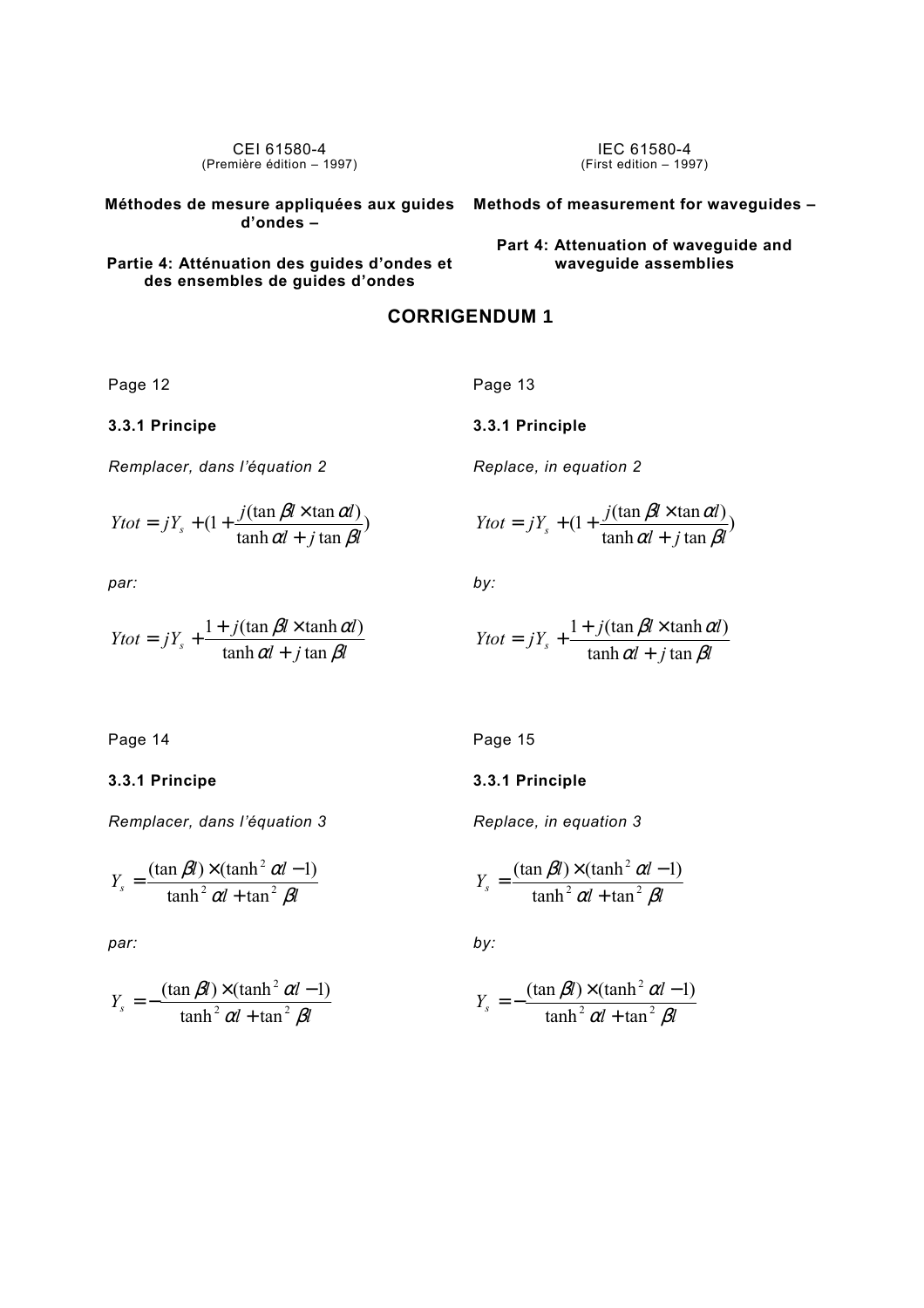| Page 14                                                   | Page 15                                                 |
|-----------------------------------------------------------|---------------------------------------------------------|
| 3.3.1 Principe                                            | 3.3.1 Principle                                         |
| Remplacer, dans l'équation 4                              | Replace, in equation 4                                  |
| $Y_{S^2}$                                                 | $Y_{S^2}$                                               |
| par:                                                      | by:                                                     |
| $Y_s^2$                                                   | $Y_s^2$                                                 |
|                                                           |                                                         |
| Page 14                                                   | Page 15                                                 |
| 3.3.1 Principe                                            | 3.3.1 Principle                                         |
| Remplacer, dans le septième alinéa, avant<br>l'équation 6 | Replace, in the seventh paragraph, before<br>equation 6 |
| $A^2\rangle$ )1                                           | $A^2\rangle$ )1                                         |
| par:                                                      | by:                                                     |
| $A^2 \langle \langle 1$                                   | $A^2\langle\langle 1$                                   |
|                                                           |                                                         |
| Page 14                                                   | Page 15                                                 |
| 3.3.1 Principe                                            | 3.3.1 Principle                                         |
| Remplacer, dans le septième alinéa, avant<br>l'équation 6 | Replace, in the seventh paragraph, before<br>equation 6 |
| $\delta Y_f$                                              | $\delta Y_f$                                            |
| par:                                                      | by:                                                     |
| $\delta Y_{S}$                                            | $\delta Y_{S}$                                          |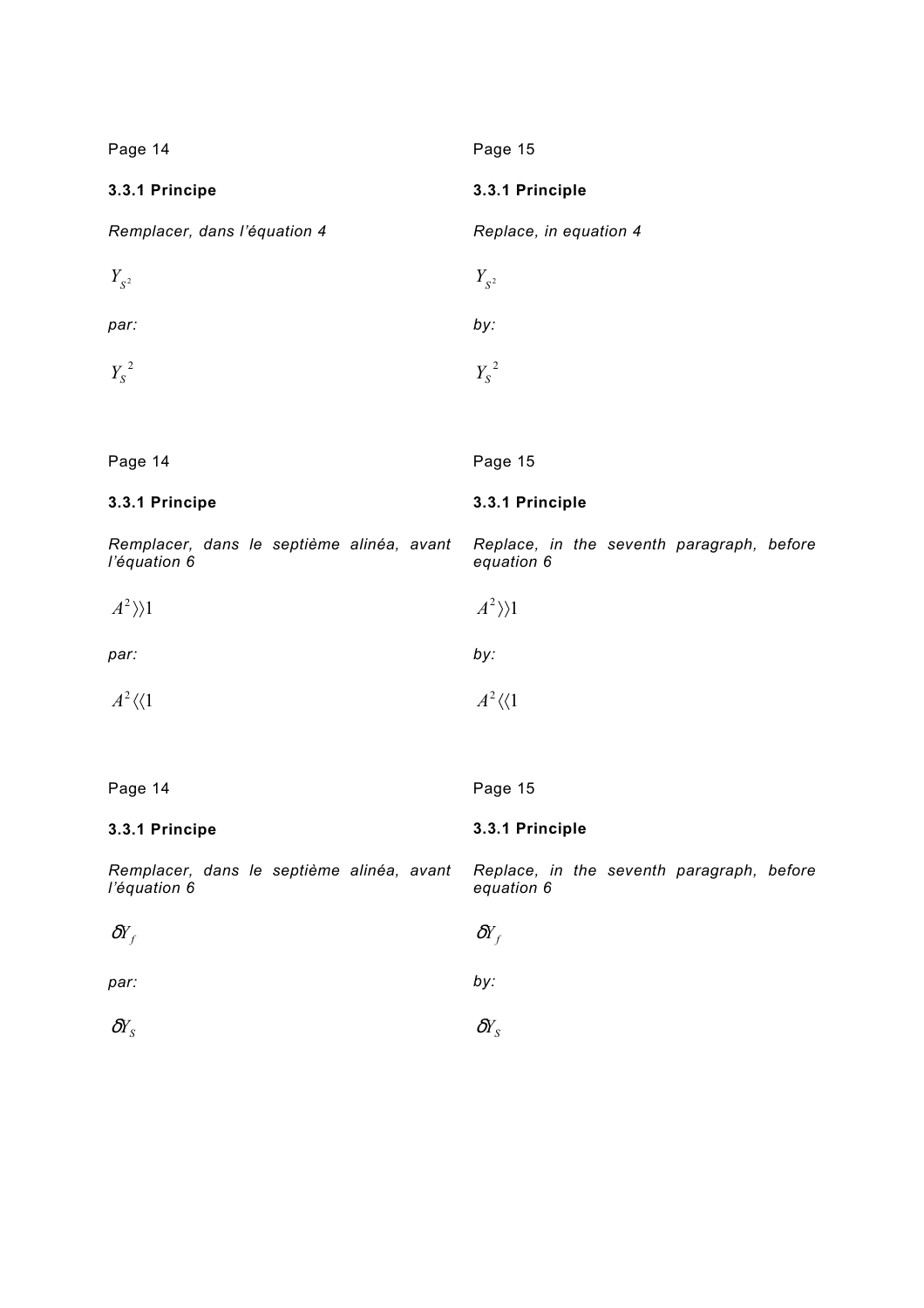Page 14

**3.3.1 Principe** 

*Remplacer, dans l'équation 7* 

**3.3.1 Principle** 

Page 15

*Replace, in equation 7* 

$$
\alpha = \frac{1}{2l} \ln \frac{1-A}{1+A}
$$
\n
$$
\alpha = \frac{1}{2l} \ln \frac{1-A}{1+A}
$$

*par:* 

$$
\alpha = -\frac{1}{2l} \ln \frac{1-A}{1+A}
$$

$$
by:
$$

$$
\alpha = -\frac{1}{2l} \ln \frac{1-A}{1+A}
$$

Juillet 2006

July 2006